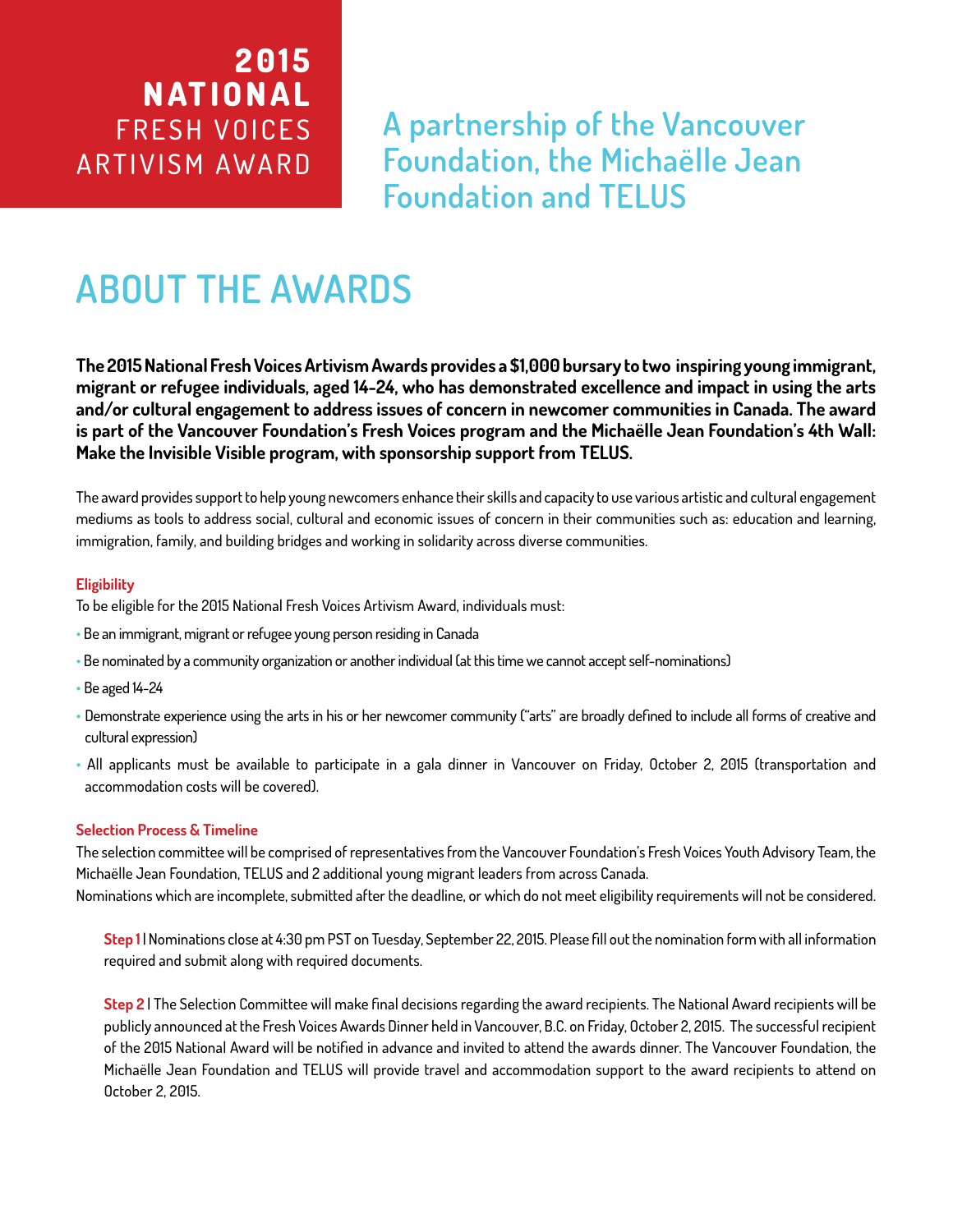# **2 0 1 5 NATIONAL** FRESH VOICES ARTIVISM AWARD

**A partnership of the Vancouver Foundation, the Michaëlle Jean Foundation and TELUS**

# **ABOUT THE PARTNERING ORGANIZATIONS:**

## vancouver foundation

### **VANCOUVER FOUNDATION**

Vancouver Foundation's mission is to build healthy, vibrant, and livable communities across British Columbia.

We accomplish our work by harnessing the gifts of energy, ideas, time, and money of caring residents to make meaningful and lasting impacts. We are Canada's largest community foundation and we've been investing in our communities since 1943.

### **ABOUT FRESH VOICES**

The Fresh Voices Initiative engages immigrant and refugee youth from across the province in dialogue and action that would identify and remove systemic barriers to their ability to thrive. Fresh Voices works towards this goal through a set of public engagement, research and partnership objectives that address the unique needs of immigrant and refugee youth in B.C. The outcomes the Fresh Voices initiative seeks to influence are:

- improved policies and practices that affect racialized immigrant and refugee youth's sense of belonging in British Columbia and Canada as a whole;
- position newcomer youth to have more voice and influence in planning and decision-making processes that affect their lives.

Fresh Voices is led by a Youth Advisory Team (YAT): a diverse group of racialized immigrant and refugee youth age between 14 to 24, who provide feedback, recommendations and community leadership to the initiative overall, with the support and partnership from Vancouver Foundation. For more information please visit https://www.vancouverfoundation.ca



### **MICHAËLLE JEAN FOUNDATION**

The Michaëlle Jean Foundation supports youth arts initiatives that transform young lives and revitalize underserved communities across Canada. Through our programs, underprivileged youth are using their creativity to build new solutions to pressing social issues, like poverty, social exclusion and mental health. In so doing, they are catalyzing innovative community renewal projects, driving crucial Aboriginal cultural resurgence initiatives and kick-starting cutting-edge business ventures, all over the country. For more info: www.fmjf.ca.